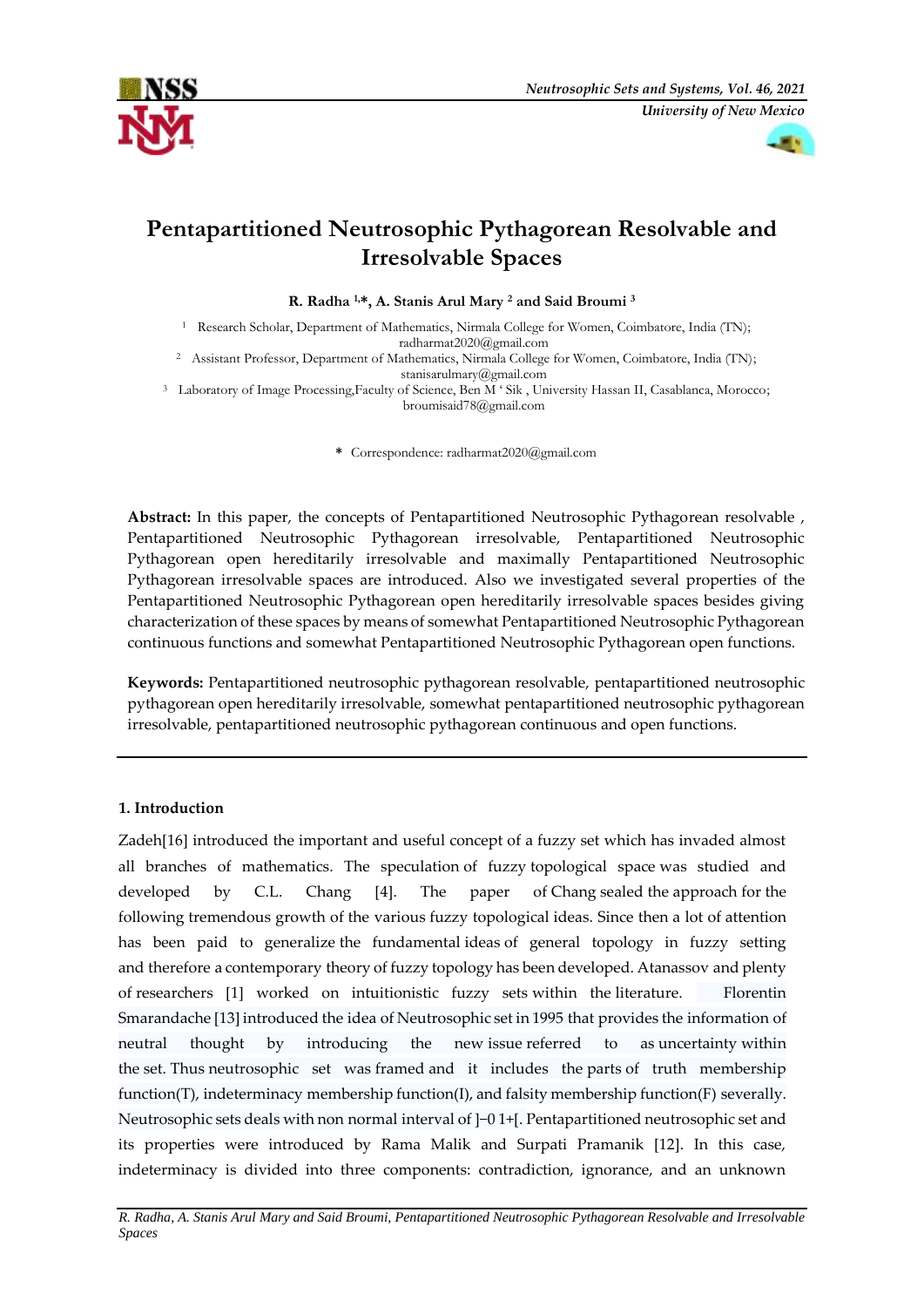membership function. The concept of Pentapartitioned neutrosophic pythagorean sets was initiated by R. Radha and A. Stanis Arul Mary . The concept of neutrosophic fuzzy resolvable spaces and irresolvable spaces was introduced by M. Caldas et.al[3]. Now we extend the concepts to pentapartitioned neutrosophic pythagorean sets.

In this Paper we initiated the new concept of Pentapartitioned neutrosophic pythagorean resolvable, pentapartitioned neutrosophic pythagorean open hereditarily irresolvable, somewhat pentapartitioned neutrosophic pythagorean irresolvable, pentapartitioned neutrosophic pythagorean continuous and open functions and discussed some of its properties.

## **2. Preliminaries**

## **2.1 Definition [13]**

Let X be a universe. A Neutrosophic set A on X can be defined as follows:

$$
A = \{ \langle x, T_A(x), I_A(x), F_A(x) \rangle : x \in X \}
$$

Where 
$$
T_A
$$
,  $I_A$ ,  $F_A$ :  $U \to [0,1]$  and  $0 \le T_A(x) + I_A(x) + F_A(x) \le 3$ 

Here,  $T_A(x)$  is the degree of membership,  $I_A(x)$  is the degree of inderminancy and  $F_A(x)$  is the degree of non-membership.

## **2.2 Definition [7]**

Let X be a universe. A Pentapartitioned neutrosophic pythagorean [PNP] set A with T, F, C and U as dependent neutrosophic components and I as independent component for A on X is an object of the form

$$
A = \{ \langle x, T_A, C_A, I_A, U_A, F_A \rangle : x \in X \}
$$

Where  $T_A$  +  $F_A \leq 1$ ,  $C_A$  +  $U_A \leq 1$  and

$$
(T_A)^2 + (C_A)^2 + (I_A)^2 + (U_A)^2 + (F_A)^2 \le 3
$$

Here,  $T_A(x)$  is the truth membership,  $C_A(x)$  is contradiction membership,  $U_A(x)$  is ignorance membership,  $F_A(x)$  is the false membership and I<sub>A</sub> (x) is an unknown membership.

# **2.3 Definition [12]**

Let P be a non-empty set. A Pentapartitioned neutrosophic set A over P characterizes each element p in P a truth -membership function  $T_A$ , a contradiction membership function  $C_A$ , an ignorance membership function  $G_A$ , unknown membership function  $U_A$  and a false membership function  $F_A$ , such that for each p in P

 $T_A + C_A + G_A + U_A + F_A \leq 5.$ 

### **2.4 Definition [7]**

The complement of a pentapartitioned neutrosophic pythagorean set A on R is denoted by  $A<sup>c</sup>$  or  $A<sup>*</sup>$ and is defined as

 $A^c = \{ \langle x, F_A(x), U_A(x), 1 - G_A(x), C_A(x), T_A(x) \rangle : x \in X \}$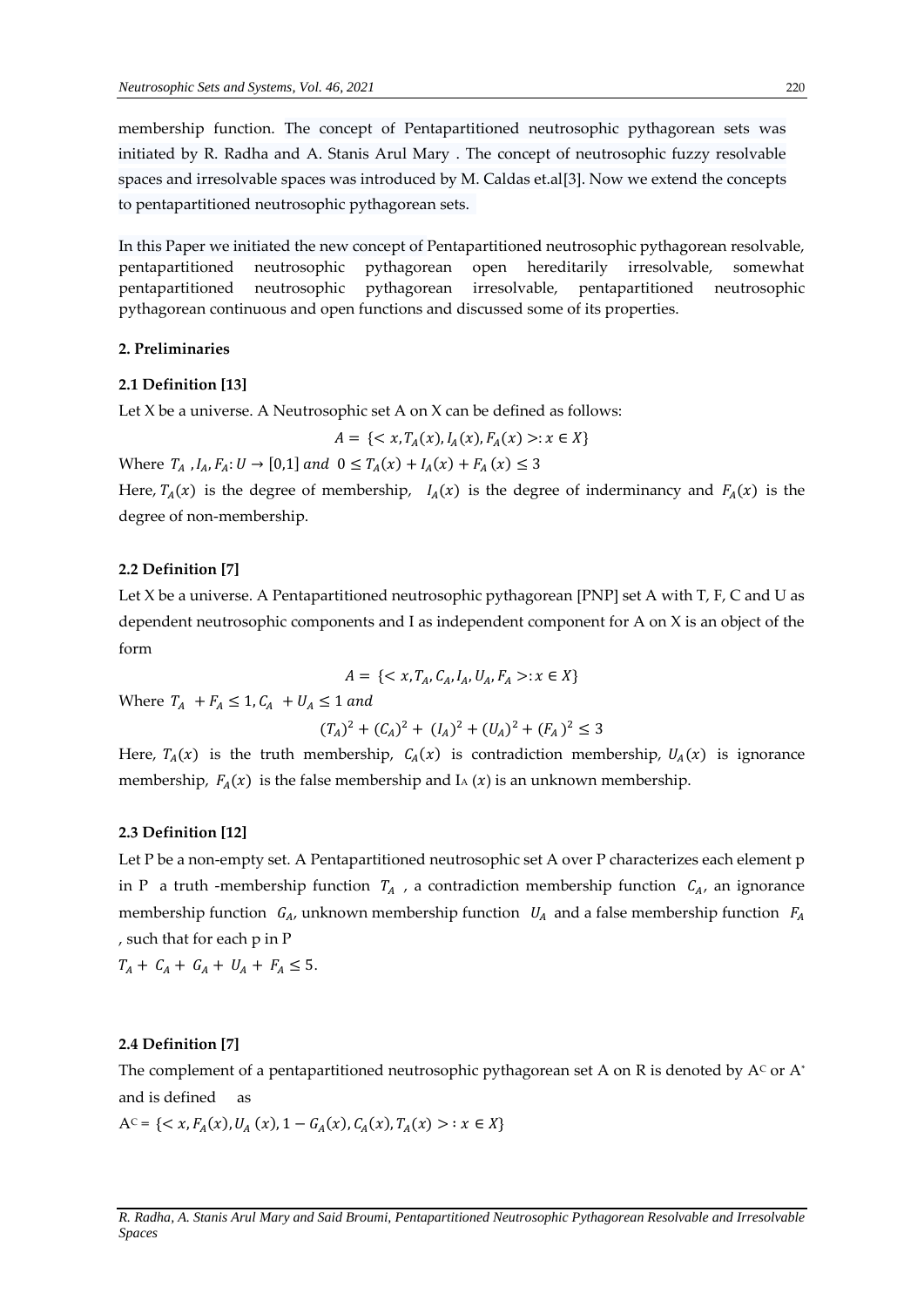## **2.5 Definition [7]**

Let  $A = \langle x, T_A(x), C_A(x), G_A(x), U_A(x), F_A(x) \rangle$  and  $B = \langle x, T_B(x), C_B(x), G_B(x), U_B(x), F_B(x) \rangle$ are pentapartitioned neutrosophic pythagorean sets. Then A  $\cup$  B = < x, max $(T_A(x), T_B(x))$ , max $(C_A(x), C_B(x))$ , min $(G_A(x), G_B(x))$ , min $(U_A(x), U_B(x))$ ,  $min(F_{A}(x), F_{B}(x))$ , > A  $\cap$  B =  $\langle x, min(T_A(x), T_B(x)), min(C_A(x), C_B(x)), max(G_A(x), G_B(x)) \rangle$ 

,  $max(U_A(x), U_B(x))$ ,  $max(F_A(x), F_B(x))$  >

# **2.6 Definition[7]**

A PNP topology  $\tau$  on a nonempty set R is a family of a PNP sets in R satisfying the following axioms

- 1)  $0,1 \in \tau$
- 2)  $R_1 \cap R_2 \in \tau$  for any  $R_1, R_2 \in \tau$
- 3)  $\bigcup R_i \in \tau$  for any  $R_i : i \in I \subseteq \tau$

The complement R<sup>\*</sup> of PNP open set (PNPOS, in short) in PNP topological space [PNPTS] ( $R$ , $\tau$ ), is called a PNP closed set [PNPCS].

#### **2.7 Definition [7]**

Let  $(R,\tau)$  be a PNPTS and L be a PNPTS in R. Then the PNP interior and PNP Closure of R denoted by

 $Cl(L) = \bigcap \{K: K \text{ is a PNPCS in R and } L \subseteq K\}.$ 

Int(L) =  $\bigcup$ {G: G is a PNPOS in R and G⊆ L}.

## **3. Pentapartitioned Neutrosophic Pythagorean Resolvable and Irresolvable Spaces**

# **3.1 Definition**

A Pentapartitioned neutrosophic pythagorean (PNP) set P in Pentapartitioned neutrosophic pythagorean topological space (PNPTS)  $(R, \tau)$  is called pentapartitioned neutrosophic pythagorean

dense if there exists no pentapartitioned neutrosophic pythagorean closed set Q in  $(R, \tau)$  such that

 $P \subset Q \subset 1_R$ 

**Note:** If P is a PNP open set , then the complement of PNP set P is a PNP closed set and it is denoted

by  $P^*$ .

# **3.2 Example**

Let  $R = \{ e, f \}$  and define the pentapartitioned neutrosophic pythagorean set P as

 $P = \begin{cases} \{e, 0.4, 0.5, 0.7, 0.2, 0.3\} \\ \{f, 0.5, 0.3, 0.6, 0.1, 0.2\} \end{cases}$  $\{f, 0.5, 0.3, 0.6, 0.1, 0.2\}$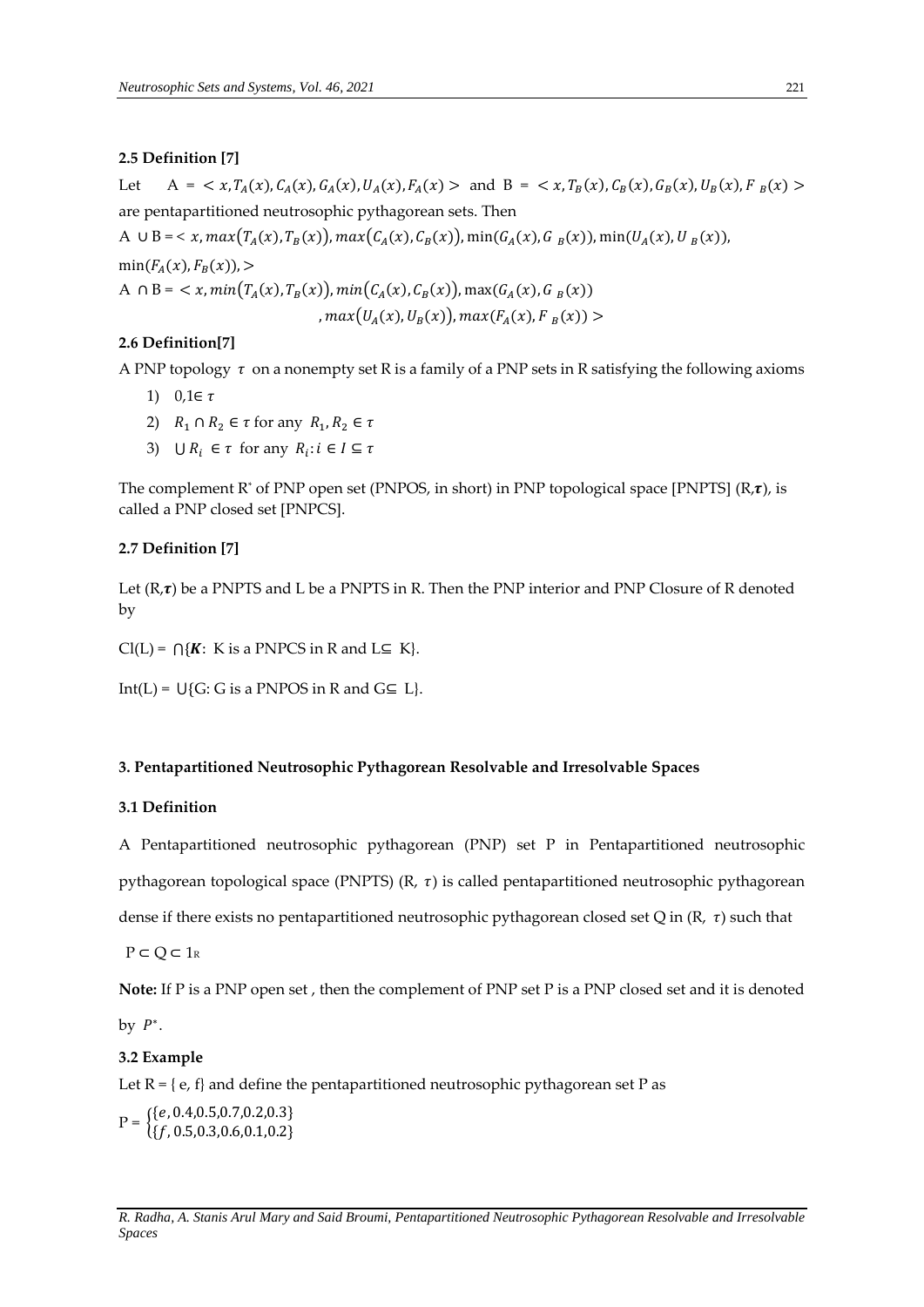Then  $\tau = \{0_R, 1_R, P\}$  is a pentapartitioned neutrosophic pythagorean topology on R. Hence P is a PNP dense set in  $(R, \tau)$ .

## **3.3 Definition**

A PNPTS  $(R, \tau)$  is called PNP resolvable if there exists a PNP dense set P in  $(R, \tau)$  such that PNPCl  $(P^*)$  = 1<sub>R</sub>. Otherwise (R,  $\tau$ ) is called PNP irresolvable.

## **3.4 Example**

Let  $R = \{ e, f \}$  and define the pentapartitioned neutrosophic pythagorean set P, Q and R as

 $P = \begin{cases} \{e, 0.3, 0.4, 0.3, 0.3, 0.1\} \\ \{f, 0.4, 0.2, 0.6, 0.5, 0.3\} \end{cases}$  $\{f, 0.4, 0.2, 0.6, 0.5, 0.3\}'$  $Q = \begin{cases} \{e, 0.4, 0.2, 0.7, 0.1, 0.3\} \\ \{f, 0.6, 0.1, 0.3, 0.2, 0.2\} \end{cases}$  $\{f, 0.6, 0.1, 0.3, 0.2, 0.2\}$  and  $R = \begin{cases} \{e, 0.1, 0.2, 0.4, 0.3, 0.4\} \\ \{f, 0.5, 0.4, 0.3, 0.3, 0.4\} \end{cases}$  $\{f, 0.5, 0.4, 0.3, 0.2, 0.1\}$ .

It can be seen that  $\tau = \{0_R, 1_R, P\}$  is a pentapartitioned neutrosophic pythagorean topology on R. Then  $(R, \tau)$  is a pentapartitioned neutrosophic topological space. Now PNPInt(Q) =  $0_R$ , PNPInt(R) =  $0_R$ , PNPCl (Q) = 1<sub>R</sub> and PNPCl(R) = 1<sub>R</sub>. Thus P and Q are PNP dense sets in (R,  $\tau$ ) such that PNPCl  $(Q^*)$  = 1<sub>R</sub> and PNPCl( $R^*$ ) = 1<sub>R</sub>. Hence the PNP topological space (R,  $\tau$ ) is PNP resolvable.

## **3.5 Example**

Let  $R = \{ e, f \}$  and define the pentapartitioned neutrosophic pythagorean set P, Q and R as

$$
P = \begin{cases} \{e, 0.2, 0.3, 0.5, 0.4, 0.5\} \\ \{f, 0.1, 0.2, 0.5, 0.5, 0.3\}' \end{cases}
$$
  
\n
$$
Q = \begin{cases} \{e, 0.4, 0.5, 0.5, 0.4, 0.3\} \\ \{f, 0.5, 0.4, 0.4, 0.3, 0.2\} \end{cases}
$$
 and  
\n
$$
R = \begin{cases} \{e, 0.3, 0.4, 0.4, 0.3, 0.2\} \\ \{f, 0.2, 0.3, 0.5, 0.2, 0.1\} \end{cases}
$$
.

It can be seen that  $\tau = \{0_R, 1_R, P\}$  is a pentapartitioned neutrosophic pythagorean topology on R. Then  $(R, \tau)$  is a pentapartitioned neutrosophic topological space. Now PNPInt(Q) = A, PNPInt(R) = A, PNPCl (Q) =  $1_R$  and PNPCl(R) =  $1_R$ . Thus P and Q are PNP dense sets in (R,  $\tau$ ) such that PNPCl  $(Q^*) = P^*$  and PNPCl $(R^*) = P^*$ . Hence the PNP topological space  $(R, \tau)$  is PNP irresolvable.

## **3.6 Theorem**

A PNPTS (R,  $\tau$ ) is a PNP resolvable space iff (R,  $\tau$ ) has a pair of PNP dense set K<sub>1</sub> and K<sub>2</sub> such that  $K_1 \subseteq K_2^*$ .

#### **Proof**

Let  $(R, \tau)$  be a PNPTS and  $(R, \tau)$  be PNP resolvable space. Suppose that for all PNP dense sets  $K_i$ and  $K_j$ , we have  $K_i \nsubseteq K_j^*$ . Then  $K_i \supset K_j^*$ . Then PNPCl $(K_i) \supset \text{PNPCl}(K_j^*)$  which implies that  $1_R \supset$ PNPCl( $K_j^*$ ). Then PNPCl( $K_j^*$ )  $\neq$  1k. Also  $K_j \supset K_i^*$ , then PNPCl( $K_j$ )  $\supset$  PNPCl( $K_i^*$ ) which implies that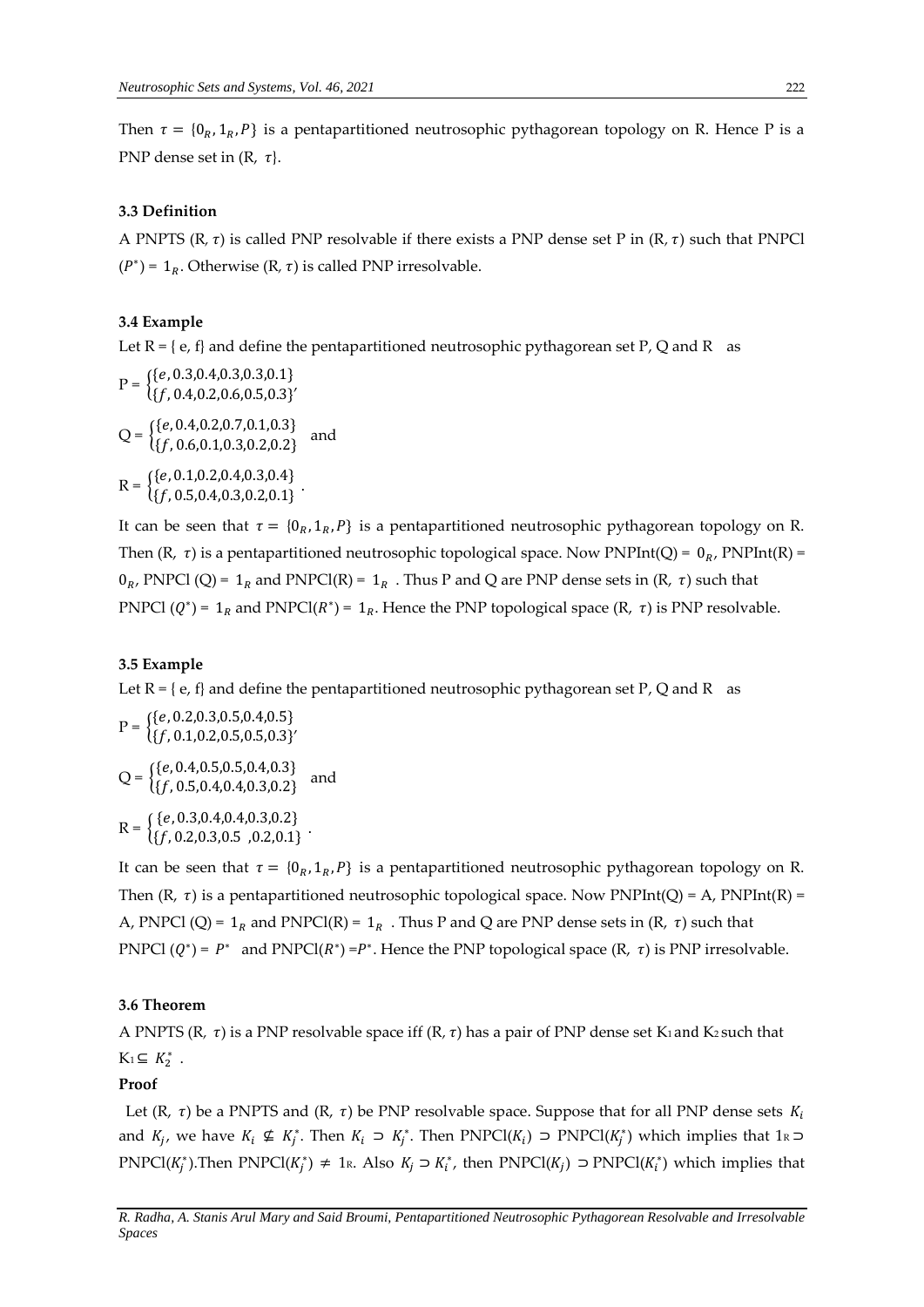1R ⊃ PNPCl( $K_i^*$ ). Therefore PNPCl ( $K_i^*$ ) ≠ 1R. Hence PNPCl( $K_i^*$ ) = 1R, but PNPCl( $K_i$ ) ≠ 1R for all PNP set  $K_i$  in  $(R, \tau)$  which is a contradiction. Hence  $(R, \tau)$  has a pair of PNP dense set K<sub>1</sub> and K<sub>2</sub> such that  $K_1 \subseteq K_2^*$ .

Conversely, suppose that the PNP topological space  $(R, \tau)$  has a pair of PNP dense set

K<sub>1</sub> and K<sub>2</sub> such that  $K_1 \subseteq K_2^*$ . Suppose that  $(R, \tau)$  is a PNP irresolvable space, Then for all PNP dense sets  $K_1$  and  $K_2$  in (R,  $\tau$ ), we have PNPCl( $K_1^*$ )  $\neq 1_R$ . Then PNPCl( $K_2^*$ )  $\neq 1_R$  implies that there exists a PNP closed set L in  $(R, \tau)$  such that  $K_2^* \subset L \subset 1_R$ . Then  $K_1 \subset K_2^* \subset L \subset 1_R$  implies that  $K_1 \subset L$  $\subset 1_R$ . But this is a contradiction. Hence  $(R, \tau)$  is a PNP resolvable space.

# **3.7 Theorem**

If  $(R, \tau)$  is a PNP irresolvable space iff PNInt(P)  $\neq 0$  for all PNP dense set P in  $(R, \tau)$ .

# **Proof**

Since (R,  $\tau$ ) is PNP irresolvable space for all PNP dense set P in (R,  $\tau$ ), PNPCl( $P^*$ )  $\neq 1_R$ . Then (PNPInt(P)<sup>\*</sup>  $\neq$  1<sub>R</sub> which implies PNPInt(P)  $\neq$  0<sub>R</sub>.

Conversely PNPInt(P)  $\neq 0_R$ , for all PNP dense set P in (R,  $\tau$ ). Suppose that (R,  $\tau$ ) is PNP resolvable. Then there exists a PNP dense set P in  $(R, \tau)$  such that PNPCl( $P^*$ ) = 1<sub>R</sub>. This implies that (PNPInt(P)<sup>\*</sup> = 1<sub>R</sub> which again implies PNPInt(P) = 0<sub>R</sub>. But this is a contradiction. Hence (R,  $\tau$ ) is PNP resolvable space.

# **3.8 Definition**

A PNP topological space  $(R, \tau)$  is called a PNP submaximal space if for each PNP set P in  $(R, \tau)$ ,

 $PNPCI(P) = 1<sub>R</sub>$ .

# **3.9 Proposition**

If the PNP topological space (R, τ) is PNP submaximal, then (R, τ) is PNP irresolvable.

**Proof.** Let (R, τ) be a PNP submaximal space. Assume that  $(R, τ)$  is a PNP resolvable space. Let P be a PNP dense set in (R,  $\tau$ ). Then PNPCl(P<sup>\*</sup>) = 1<sub>R</sub>. Hence (PNPInt(P)<sup>\*</sup> = 1<sub>R</sub> which implies that PNPInt(P) = 0R. Then P  $\notin \tau$ . This is a contradiction. Hence  $(R, \tau)$  is PNP irresolvable space.

The converse of the above theorem is not true, which can be shown by the following example. See example 3.5.

#### **3.10 Definition**

A PNP topological space (R, τ) is called a maximal PNP irresolvable space if (R, τ) is PNP irresolvable and every PNP dense set P of  $(R, τ)$  is PNP open.

## **3.11 Example**

Let  $R = \{ e, f \}$  and define the pentapartitioned neutrosophic pythagorean set Q and R as

 $Q = \begin{cases} \{e, 0.3, 0.4, 0.3, 0.3, 0.1\} \\ \{f, 0, 4, 0, 2, 0, 6, 0.5, 0.3\} \end{cases}$  $\{f, 0.4, 0.2, 0.6, 0.5, 0.3\}$  and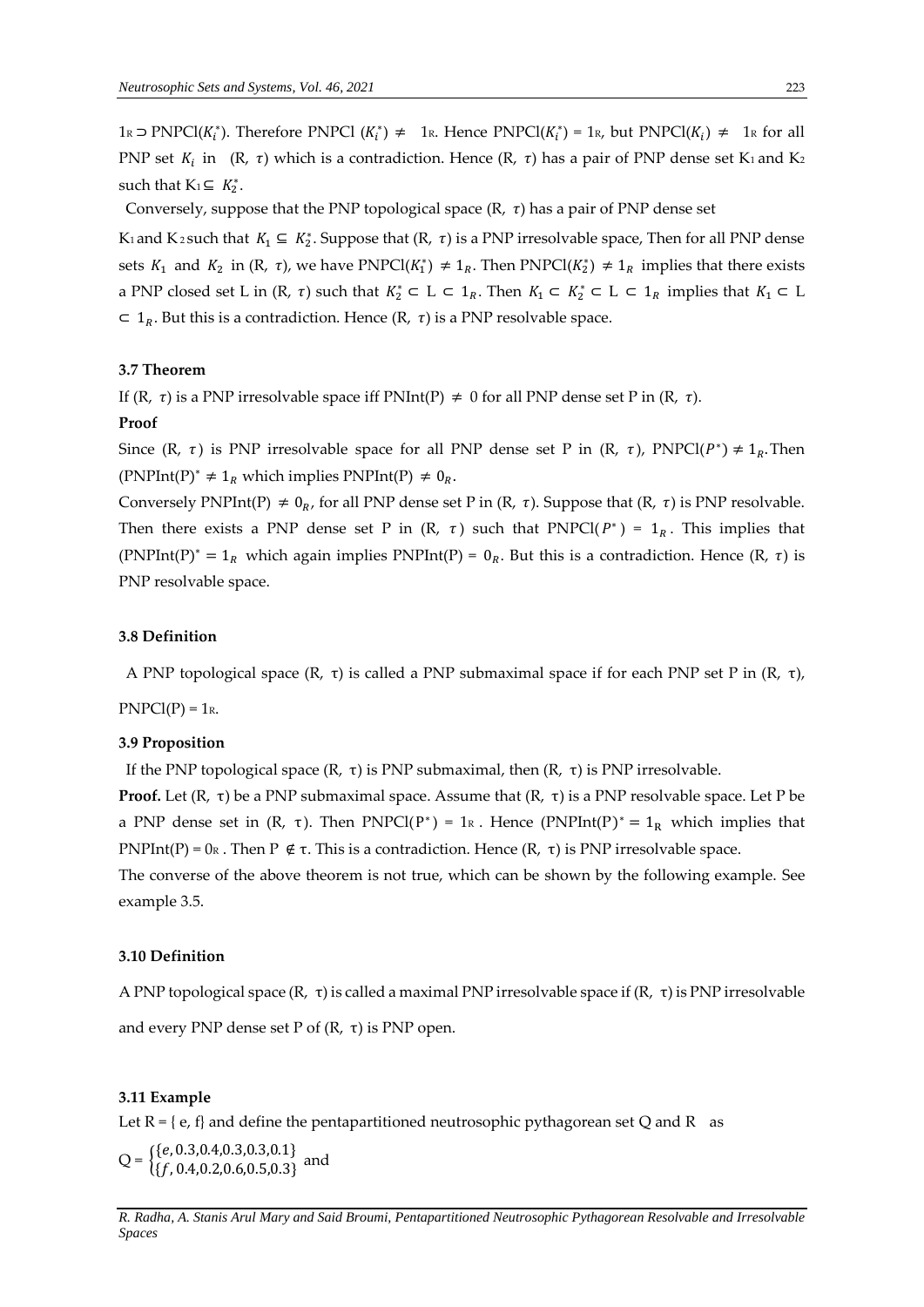$R = \begin{cases} \{e, 0.1, 0.2, 0.4, 0.3, 0.4\} \\ \{f, 0.5, 0.4, 0.3, 0.2, 0.1\} \end{cases}$  $\{f, 0.5, 0.4, 0.3, 0.2, 0.1\}$ .

It can be seen that  $\tau = \{0_R, 1_R, P\}$  is a pentapartitioned neutrosophic pythagorean topology on R. Then (R,  $\tau$ ) is a pentapartitioned neutrosophic topological space. Now PNPInt( $Q^*$ ) = 0<sub>R</sub>, PNPInt( $R^*$ ) =  $0_R$ , PNPCl (Q) =  $1_R$  and PNPCl(R) =  $1_R$ . Thus P and Q are PNP dense sets in (R,  $\tau$ ) such that PNPCl  $(Q^*) = Q^*$  and PNPCl $(R^*) = R^*$ . Thus  $(R, \tau)$  is PNP irresolvable and every PNP dense set of  $(R, \tau)$  is PNP open. Therefore PNP topological space  $(R, \tau)$  is maximally PNP irresolvable.

# **4 PNP open hereditarily Irresolvable space**

# **4.1 Definition**

A PNP topological space (R, τ ) is said to be PNP open hereditarily irresolvable if  $PNPInt(PNPCl(P)) \neq 0$ R and  $PNPInt(P) \neq 0$ R, for any PNP set P in  $(R, \tau)$ .

#### **4.2 Example**

Let  $R = \{ e, f \}$  and define the pentapartitioned neutrosophic pythagorean set Q as

 $P = \begin{cases} \{e, 0.2, 0.1, 0.5, 0.4, 0.5\} \\ \{f, 0.1, 0.2, 0.6, 0.5, 0.4\} \end{cases}$  $\{f, 0.1, 0.2, 0.6, 0.5, 0.4\}$ 

It can be seen that  $\tau = \{0_R, 1_R, P\}$  is a pentapartitioned neutrosophic pythagorean topology on R. Then (R,  $\tau$ ) is a pentapartitioned neutrosophic topological space. Now PNPInt(P) = P  $\neq$  0<sub>R</sub> and PNPInt(PNPCl(P)) =PNPInt( $P^*$ ) = P  $\neq 0_R$ . Thus (R,  $\tau$ ) is PNP open hereditarily irresolvable space.

# **4.3 Theorem**

Let (R,  $\tau$ ) be a PNP topological space. If (R,  $\tau$ ) is PNP open hereditarily irresolvable, then (R,  $\tau$ ) is PNP irresolvable.

## **Proof**

**4.4 Example**

Let P be a PNP dense set in  $(R, \tau)$ . Then PNPCl(P) = 1<sub>R</sub> which implies that PNPInt(PNPCl(P) = 1<sub>R</sub>  $\neq 0_R$ . Since (R,  $\tau$ ) is PNP open hereditarily irresolvable, we have PNPInt(P)  $\neq 0_R$ . Therefore by theorem 3.7, PNPInt(P)  $\neq 0_R$  for all PNP dense set in (R,  $\tau$ ) implies that (R,  $\tau$ ) is PNP irresolvable. The converse of the above theorem is not true. See Example 4.4.

 $\Box$ 

Let  $R = \{ e, f \}$  and define the pentapartitioned neutrosophic pythagorean set P, Q, R and S as

 $P = \begin{cases} \{e, 0.1, 0.5, 0.5, 0.2, 0.6\} \\ \{f, 0.2, 0.3, 0.6, 0.3, 0.3\} \end{cases}$  $\{f, 0.2, 0.3, 0.6, 0.3, 0.3\}'$  $Q = \begin{cases} \{e, 0.4, 0.5, 0.1, 0.2, 0.4\} \\ \{f, 0.3, 0.2, 0.7, 0.2, 0.1\} \end{cases}$  $\{f, 0.3, 0.2, 0.7, 0.2, 0.1\}$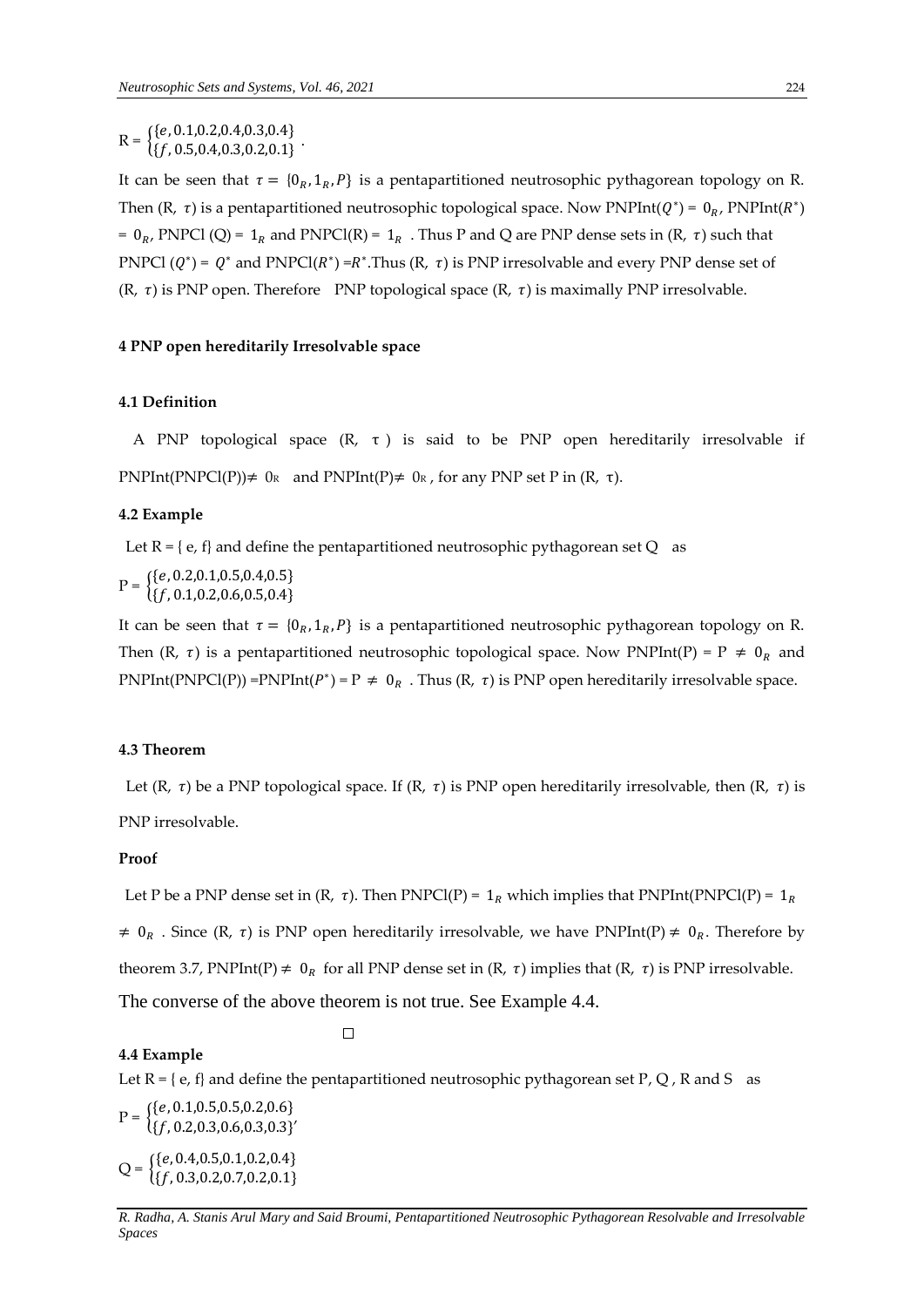$R = \begin{cases} \{e, 0.4, 0.5, 0.1, 0.2, 0.4\} \\ \{f, 0.3, 0.3, 0.6, 0.2, 0.1\} \end{cases}$  $\{f, 0.3, 0.3, 0.6, 0.2, 0.1\}$ and  $S = \begin{cases} \{e, 0.2, 0.1, 0.7, 0.6, 0.2\} \\ \{f, 0.1, 0.2, 0.6, 0.5, 0.4\} \end{cases}$  $\{f, 0.1, 0.2, 0.6, 0.5, 0.4\}$ 

It can be seen that  $\tau = \{0_R, 1_R, P, Q, R\}$  is a pentapartitioned neutrosophic pythagorean topology on R. Then  $(R, \tau)$  is a pentapartitioned neutrosophic topological space. Now PNPCl(P) =  $1_R$ , PNPCl(Q) =  $1_R$ , PNPCl(R) =  $1_R$  and PNPCl (S) =  $1_R$ . Thus P, Q,R and S are PNP dense sets in (R,  $\tau$ ) such that PNPCl  $(P^*) = P^*$ , PNPCl  $(Q^*) = Q^*$  and PNPCl( $R^*$ ) =  $R^*$  and PNPCl  $(S^*) = P^*$ . Hence the PNP topological space  $(R, \tau)$  is PNP irresolvable. But PNPInt(PNPCl( $S^*$ ) = PNPInt( $P^*$ ) = 0<sub>R</sub>. Therefore  $(R, \tau)$  is not a PNP open hereditarily irresolvable space.

# **4.5 Theorem**

Let  $(R, \tau)$  be a PNP open hereditarily irresolvable. Then PNPInt(P)  $\nsubseteq$  PNPInt(Q)<sup>\*</sup> for any two PNP dense sets P and Q in  $(R, \tau)$ .

# **Proof.**

Let P and Q be any two PNP dense sets in  $(R, \tau)$ . Then PNPCl(P) = 1<sub>R</sub> and PNPCl(Q) =1<sub>R</sub> implies that PNPInt(PNPCl(P))  $\neq 0_R$  and PNPInt(PNPCl(Q)  $\neq 0_R$ . Since (R,  $\tau$ ) is PNP open hereditarily irresolvable, PNPInt(P)  $\neq 0_R$  and PNPInt(Q)  $\neq 0_R$ . Hence by theorem 3.6, P $\neq Q^*$ . Therefore PNPInt(P)  $\subseteq P \nsubseteq Q^*$  ⊆ (PNPInt(Q))<sup>\*</sup>. Hence we have PNPInt(P)  $\subseteq$  (PNPInt(Q))<sup>\*</sup> for any two PNP dense sets P and Q in  $(R, \tau)$ .

## **4.6 Theorem**

Let  $(R, \tau)$  be a PNP topological space. If  $(R, \tau)$  is PNP open hereditarily irresolvable, then PNPInt(P) =  $0_R$  for any nonzero PNP dense set P in  $(R, \tau)$  which implies that PNPInt(PNPCl(P)) =  $0_R$ .

# **Proof:**

Let P be a PNP set in  $(R, \tau)$  such that PNPInt(P) =  $0_R$ . We claim that PNPInt(PNPcl(P)) =  $0_R$ . Suppose that  $PNPInt(PNPCI(P)) = 0_R$ . Since  $(R, \tau)$  is PNP open hereditarily irresolvable, we have PNPInt(P)  $\neq 0_R$  which is a contradiction to PNPInt(P) =  $0_R$ . Hence PNPInt(PNPCl(P) =  $0_R$ .

## **4.7 Theorem**

Let  $(R, \tau)$  be a PNP topological space. If  $(R, \tau)$  is PNP open hereditarily irresolvable, then PNPCl(P) =  $1_R$  for any nonzero PNP dense set P in (R,  $\tau$ ) which implies that PNPCl(PNPInt(P) =  $0_R$ .

# **Proof**

Let P be a PNP set in  $(R, \tau)$  such that PNPCl(P) = 1<sub>R</sub>. Then we have  $(PNPCl(P))^* = 0_R$  which implies that PNPInt( $P^*$ ) =  $0_R$ . Since (R,  $\tau$ ) is PNP open hereditarily irresolvable by theorem 4.6. We have PNPInt(PNPCl( $P^*$ )) = 0<sub>R</sub>. Therefore (PNPCl(PNPInt(P))<sup>\*</sup> = 0<sub>R</sub> implies that PNPCl(PNPInt(P)) = 1<sub>R</sub>.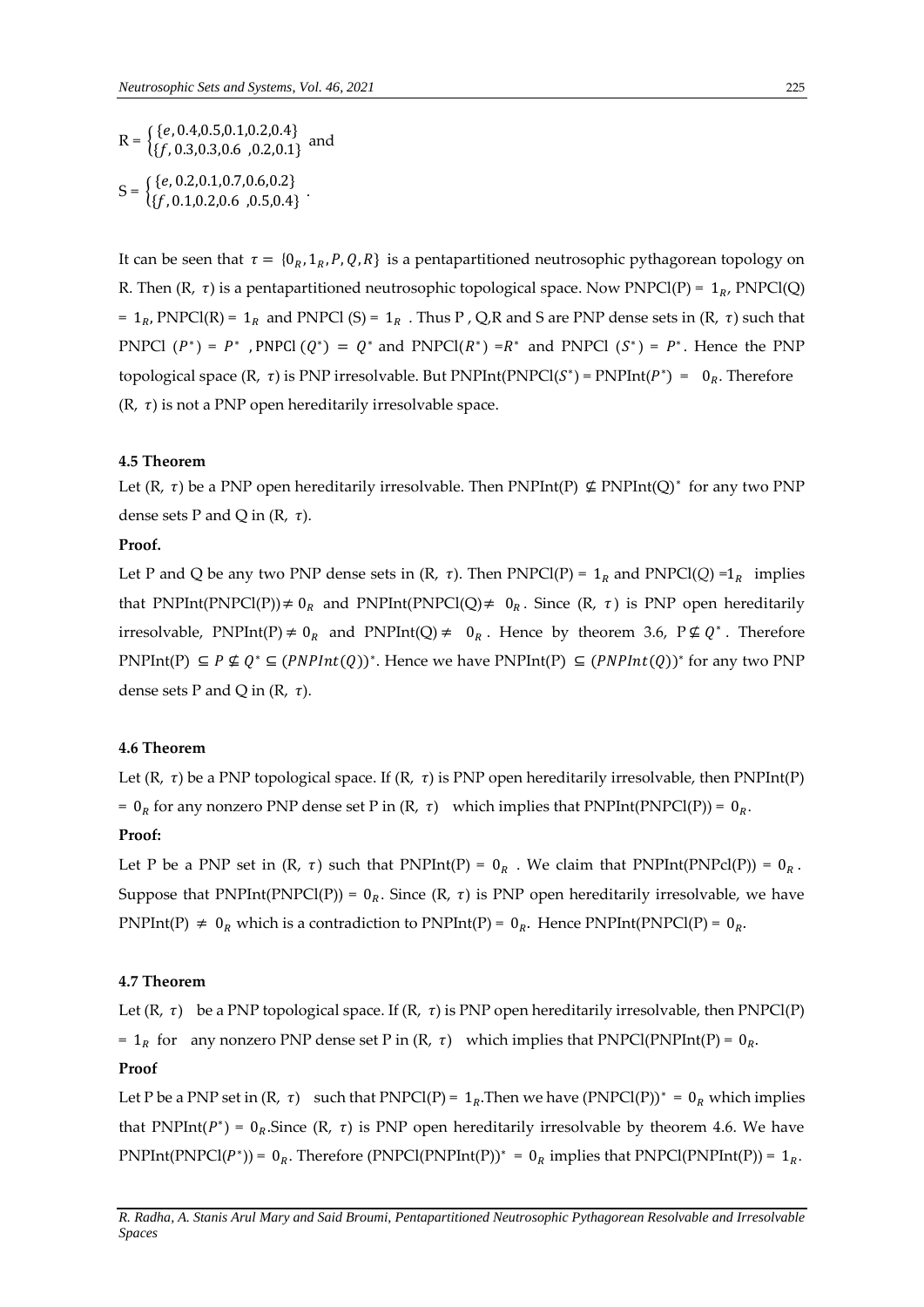#### **5 Somewhat PNP Continuous and PNP Somewhat PNP open**

# **5.1 Definition**

Let  $(R, \tau)$  and  $(M, \sigma)$  be any two PNP topological spaces. A function f:  $(R, \tau) \rightarrow (M, \sigma)$  is called somewhat PNP continuous if for a P  $\in \sigma$  and  $f^{-1}(P) \neq 0_R$ , there exists a Q  $\in \tau$  such that Q $\neq 0_R$  and  $Q \subseteq f^{-1}(P)$ .

## **5.2 Definition**

Let  $(R, \tau)$  and  $(M, \sigma)$  be any two PNP topological spaces. A function f:  $(R, \tau) \rightarrow (M, \sigma)$  is called somewhat PNP open if for a P  $\in \sigma$  and  $P \neq 0_R$ , there exists a Q  $\in \tau$  such that  $Q \neq 0_R$  and  $Q \subseteq f(P)$ .

## **5.3 Theorem**

Let  $(R, \tau)$  and  $(M, \sigma)$  be any two PNP topological spaces. A function f:  $(R, \tau) \rightarrow (M, \sigma)$  is called somewhat PNP continuous and injective. If PNPInt(P) =  $0_R$  for any non-zero PNP set P in (R,  $\tau$ ), then PNPInt(f(P)) =  $0_M$  in (M,  $\sigma$ ).

#### **Proof**

Let P be a non-zero PNP set in  $(R, \tau)$  such that PNPInt(P) =  $0_R$ . Now we prove that PNPInt(f(P)) =  $0_M$ . Suppose that PNPInt(f(P))  $\neq 0_M$  in (M,σ). Then there exists a nonzero PNP set Q in  $(M, \sigma)$  such that  $Q \subseteq f(P)$ . Thus, we have  $f^{-1}(Q) \subseteq f^{-1}(f(P))$ . Since f is somewhat PNP continuous, there exists a S  $\in \tau$  such that  $S \neq 0_R$  and  $S \subseteq f^{-1}(Q)$ . Hence  $S \subseteq f^{-1}(Q) \subseteq P$  which implies that PNPInt(P)  $\neq$  0<sub>R</sub>. This is a contradiction. Hence PNPInt(f(P)) = 0<sub>M</sub> in (M, σ).

# **5.4 Theorem**

Let  $(R, \tau)$  and  $(M, \sigma)$  be any two PNP topological spaces. A function f:  $(R, \tau) \rightarrow (M, \sigma)$  is called somewhat PNP continuous, injective and PNPInt(PNPCl(P)) =  $0_R$  for any non-zero PNP set P in (R,  $\tau$ ), then PNPInt(PNPCl(f(P))) =  $0_M$  in (M, $\sigma$ ).

## **Proof**

Let P be a non-zero PNP set in (R,  $\tau$ ) such that PNPInt(PNPCl(P)) = 0<sub>R</sub>. Now we claim that  $(PNPCl(f(P))) = 0_M$ . Suppose that PNPInt(PNPCl(f(P)))  $\neq 0_M$  in  $(M, \sigma)$ . Then PNPCl(f(P)  $\neq 0_M$ and PNPCl( $f(P)$ )<sup>\*</sup>  $\neq 0_M$ . Now PNPCl( $f(P)$ )<sup>\*</sup>  $\neq 0_M \in M$ . Since f is somewhat PNP continuous, there exists a Q  $\in \tau$  such that Q  $\neq 0_R$  and Q  $\subseteq f^{-1}((PNPCI(f(P)))^*)$ . Observe that Q  $\subseteq$  $f^{-1}((PNPCl(f(P)))^*)$  which implies that  $f^{-1}(PNPCl(f(P))) \subseteq Q^*$ .

Since f is injective, thus  $P \subseteq f^{-1}(f(P) \subseteq f^{-1}(PNPCl(f(P))) \subseteq Q^*$  which implies that  $P \subseteq Q^*$ . Therefore  $Q \subseteq P^*$ . This implies that  $PNPInt(P^*) \neq 0_R$ . Let  $PNPInt(P^*) = S \neq 0_R$ . Then we have PNPCl(PNPInt( $P^*$ )) = PNPCl(S)  $\neq 1_R$  which implies that PNPInt(PNPCl(P))  $\neq 0_R$ . This is a contradiction. Hence PNPInt(PNPCl(f(P))) =  $0_M$  in (M,  $\sigma$ ).

## **5.5 Theorem**

*R. Radha, A. Stanis Arul Mary and Said Broumi, Pentapartitioned Neutrosophic Pythagorean Resolvable and Irresolvable Spaces*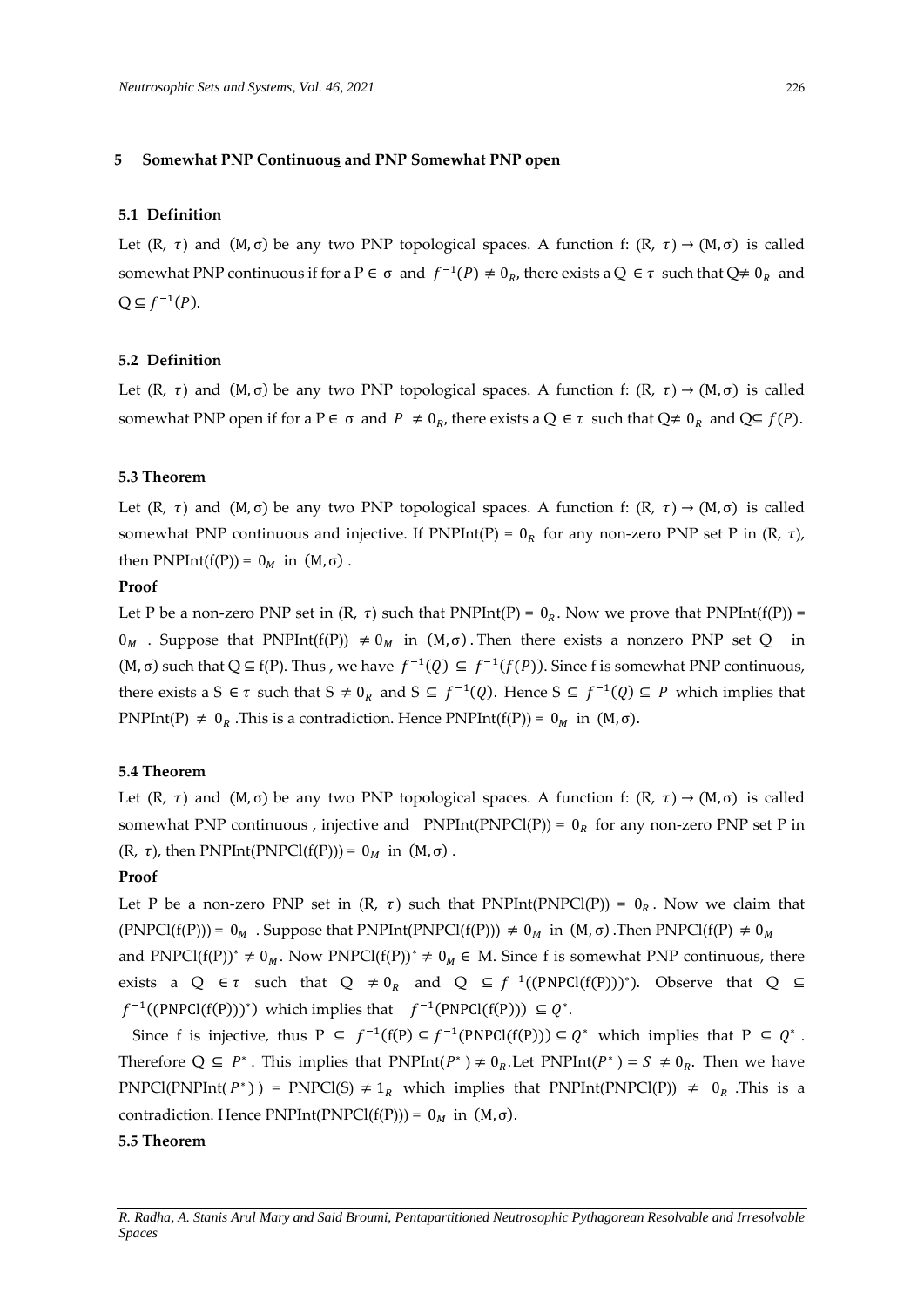Let  $(R, \tau)$  and  $(M, \sigma)$  be any two PNP topological spaces. If the function f:  $(R, \tau) \rightarrow (M, \sigma)$  is somewhat PNP open and PNPInt((P)) =  $0<sub>R</sub>$  for any non-zero PNP set P in (M,σ), then PNPInt( $f^{-1}(P)$ ) = 0<sub>R</sub> in (R,  $\tau$ ).

# **Proof**

Let P be a non-zero PNP set in  $(M, \sigma)$  such that PNPInt(P) =  $0_R$ . Now we claim that PNPInt( $f^{-1}(P)$ ) = 0<sub>R</sub> in (R, τ). Suppose that (PNPInt( $f^{-1}(P)$ ) ≠ 0<sub>R</sub> in (R, τ). Then there exists a non-zero PNP open set Q in (R, τ) such that Q ⊆  $f^{-1}(P)$ . Thus we have  $f(Q) \subseteq f(f^{-1}(P)) \subseteq P$ . This implies that  $f(Q) \subseteq$ P. Since f is somewhat PNP open, there exists a S $\in \tau$  such that  $S \neq 0_R$  and  $S \subseteq f(Q)$ . Therefore S ⊆  $f(Q)$  ⊆ P which implies that S ⊆ A. Hence PNPInt((P)  $\neq$  0<sub>R</sub> which is a contradiction. Hence PNPInt( $f^{-1}(P)$ ) = 0<sub>R</sub> in (R,  $\tau$ ).

## **5.6 Theorem**

Let  $(R, \tau)$  and  $(M, \sigma)$  be any two PNP topological spaces Let  $(R, \tau)$  be a PNP open hereditarily irresolvable space. If the function f:  $(R, \tau) \rightarrow (M, \sigma)$  is somewhat PNP open, somewhat PNP continuous and a bijective function, then  $(M, \sigma)$  is a PNP open hereditarily irresolvable space.

# **Proof**

Let P be a non-zero PNP set in  $(M, \sigma)$  such that PNPInt(P) = 0<sub>R</sub>. Now PNPInt(P) = 0<sub>R</sub> and f is somewhat PNP open which implies  $PNPInt(f^{-1}(P)) = 0_R$  in (R,  $\tau$ ) by theorem 5.5. Since (R,  $\tau$ ) is a PNP open hereditarily irresolvable , we have Suppose that PNPInt(PNPCl( $f^{-1}(P)$ )) =  $0_R$  in (R,  $\tau$ ) by theorem 4.6.Since PNPInt(PNPCl( $f^{-1}(P)$ )) = 0<sub>R</sub> and f is somewhat PNP continuous by theorem 5.4, we have that PNPInt(PNPCl( $f(f^{-1}(P))$ )) = 0<sub>R</sub>. Since f is onto, thus PNPInt(PNPCl(P) = 0<sub>R</sub>. Hence, by theorem 4.6,  $(M, \sigma)$  is a PNP open hereditarily irresolvable space.

## **5. Conclusion**

In this paper we have proposed Pentapartitioned neutrosophic pythagorean resolvable and irresolvable spaces and studied some of its properties. Furthermore we also characterized Pentapartitioned Neutrosophic Pythagorean open hereditarily spaces and open functions in Pentapartitioned neutrosophic pythagorean topological spaces. In the future work, we extend the concept to Pentapartitioned Pythagorean almost resolvable and irresolvable spaces.

## **Funding:** "This research received no external funding"

**Conflicts of Interest:** "The authors declare no conflict of interest."

## **References**

- 1. K. Atanassov, Intuitionistic Fuzzy Sets, *Fuzzy Sets and Systems*.**1986**,volume 20 87-96.
- 2. Broumi S, Smarandache F (2014) Rough Neutrosophic sets, *Ital J Pure Appl Math ,2014, volume* 32:493- 502
- 3. M. Caldas, R. Dhavaseelan, M. Ganster and S. Jafari, Neutrosophic Resolvable and irresolvable Spaces, *New trends in Theory and Applications,* volume II .327-335
- 4. C.L. Chang Fuzzy topological spaces, J. Math. Anal. Appl, **1984**, volume 24, 182-190.